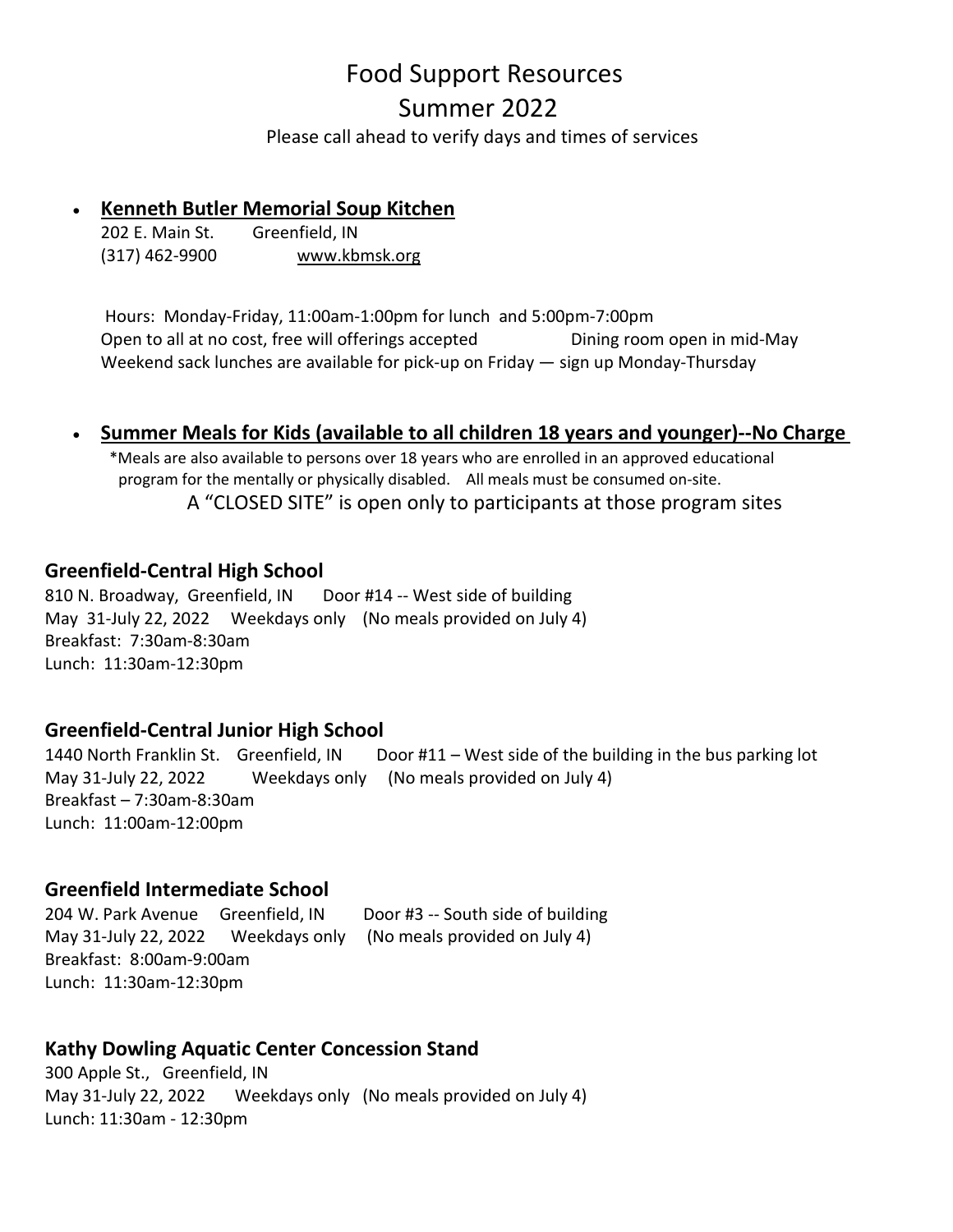# **Boys and Girls Club of Hancock County CLOSED SITE**

715 E. Lincoln St., Greenfield, IN June 6-July 22, 2022 Weekdays only (No meals provided on July 4) Breakfast: 7:30-8:30am Lunch: 11:30am-12:30pm

# **Kids Kamp @ Greenfield Parks Dept. CLOSED SITE**

280 Apple St., Greenfield, IN May 31-July 22, 2022 Weekdays only (No meals provided on July 4) Breakfast: 7:30am-8:00am Lunch 11:30am-12:00noon

# • **Hancock County Food Pantry**

741½ S. State St., Greenfield, IN (317) 468-0273 [www.hancockcountyfoodpantry.com](http://www.hancockcountyfoodpantry.com/)

Hours: Monday----- 1:00-2:30pm, 5:30-6:30pm Tuesday------ 9:00-10:30am, 6:00-7:00pm Wednesday------ 7:00-8:00pm Thursday------ 7:00-8:00pm

\*\*\* May be accessed twice per month, must show proof of Hancock County residency, and meet income guidelines shown on website

A 'drive-thru' model is in place so that families are able to stay in their vehicles and receive food

### • **Gleaners Mobile Food Pantry**

No proof of residency or income is required, must be 18+ Participants must provide their own bags, boxes, carts, or wagons Location: Fortville Christian Church, 9450 N. 200 W., Fortville May 28, June 25, July 23, August 27, Sept. 24 10:00am-12:00pm (or until food is gone)

### • **Life Choices Care Center**

1454 N. State St., Greenfield (317) 467-9700 [lifechoicescarecenter.org](https://www.lifechoicescarecenter.org/) Baby formula, baby food, diapers Monday, Tuesday, Thursday 11am-5pm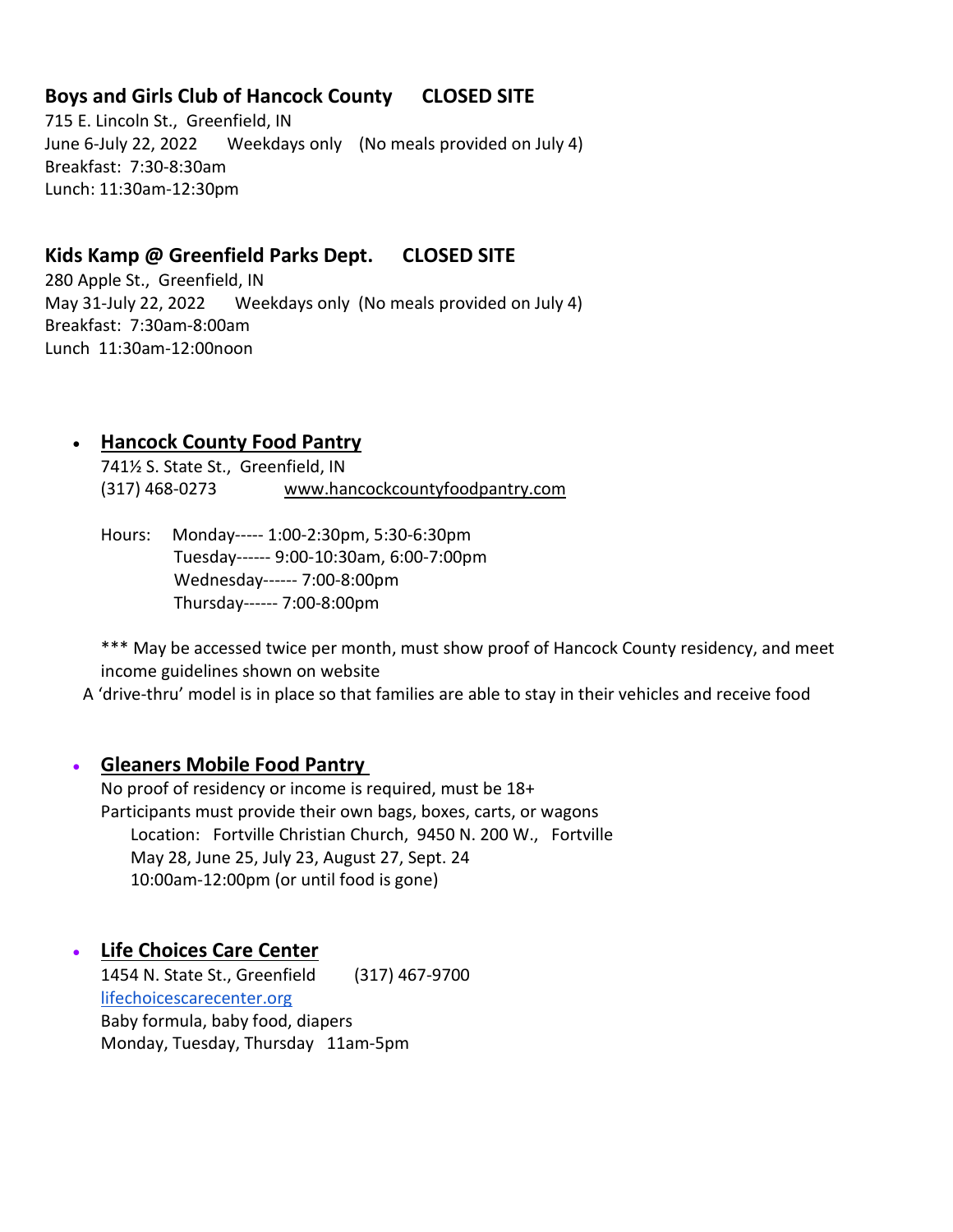# • **Blessing Boxes**

These are locations where individuals can get several items of non-perishable food items from a cabinet, free of charge. It is designed as a short-term solution for those who temporarily have unmet needs. All are available 24/7

#### **LOCATIONS:**

Greenfield Police Dept. lobby -- sponsored by local churches Riley Park --- near the tennis courts Greenfield Elks Lodge, 820 S. State St., Greenfield Corner of Pennsylvania and South St. Church at the corner of Davis Rd. and Franklin St.

35 E. Main St., New Palestine The box is on the backside of a building (insurance company and barber shop) across the street from the Town Hall and Police department

# • **The David Nolen Pantry of Hope**

11850 Brookville Rd., Indianapolis hopecenterindy.org/community Contactless pantry Thursday 5:00-7:00pm 317-752-1500

# • **Connect2Help 2-1-1**

2-1-1 is an information and referral line that connects people to vital social services, such as food, clothing, shelter, counseling, etc. When a person calls 2-1-1, specially-trained information and referral personnel assess what services are needed and provide the appropriate resource and related information. Free and confidential. Available 24/7. Dial 2-1-1 on your phone or visit Indiana 211

# • **Supplemental Nutrition Assistance Program (SNAP)**

Provides food assistance to low and no income people and families living in the United States so they may buy the nutritious food needed for good health. Interested parties may begin the application process by: \*\*Applying on-line at www.in.gov/fssa/dfr/2691.htm

\*\*Contact Hancock County Division of Family Resources, 1290 N. State St. Suite A, Greenfield, 1-800-403-0864 Office hours 8:00am-4:30pm https://www.in.gov/fssa/dfr/3166.htm

# • **Meals on Wheels of Hancock County**

One hot and one cold meal are delivered at lunchtime Mondays through Fridays. Weekend meals available. There is no age or income restriction. An application, \$10 to apply, and a prescription from a doctor to specify the diet required, are the only restrictions. Cost is based on income. Participants must live in Hancock County. For further information, call (317) 477-4345. Meals on Wheels of Hancock County, Indiana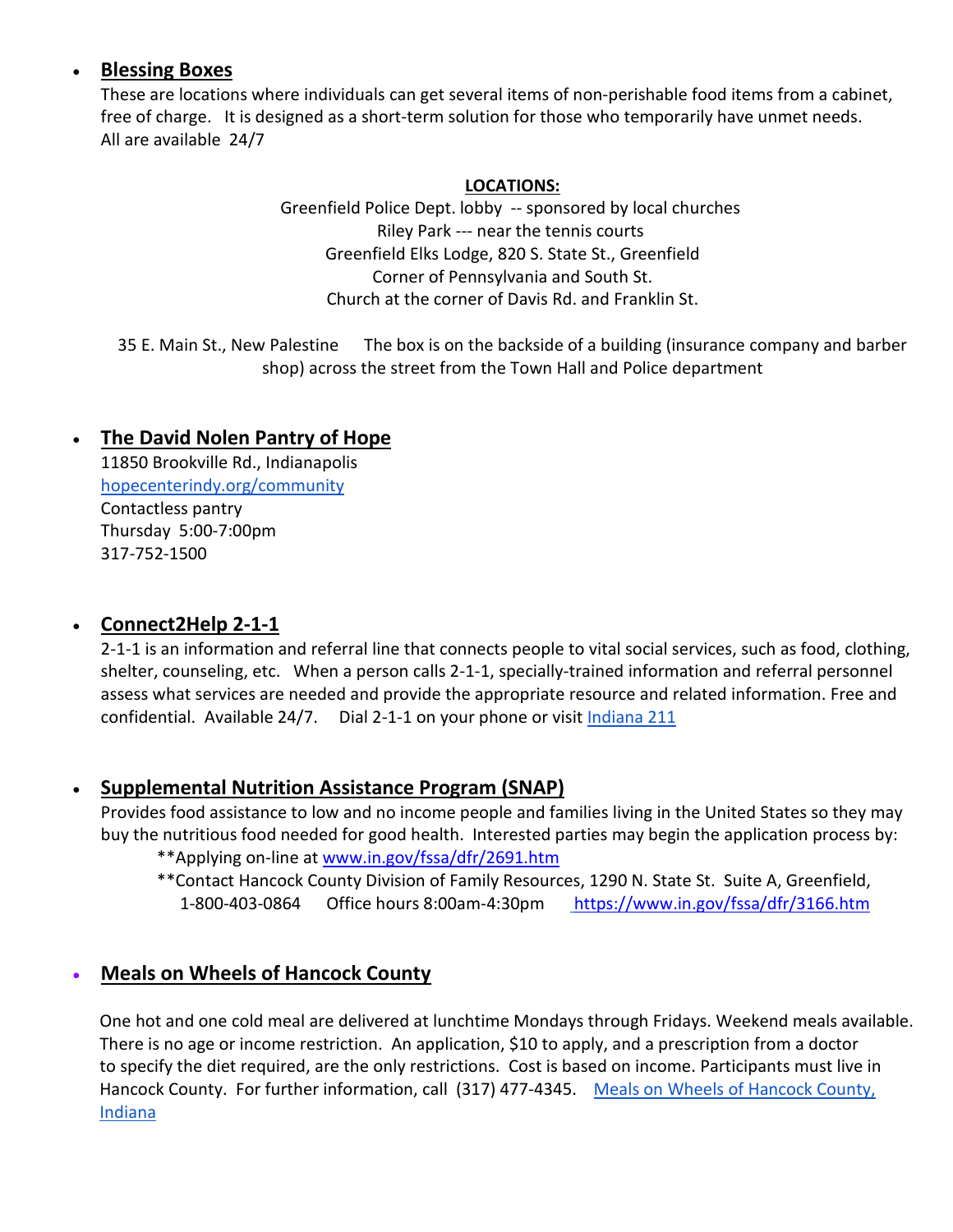# • **Central Indiana Council on Aging (CICOA)**

CICOA delivers freshly prepared, frozen, wholesome meals every two weeks to residents of Marion and the surrounding counties, Monday-Friday. Daily hot meal deliveries are available in Hamilton, Hancock and Hendricks counties. The suggested contribution is \$3 per meal..

To receive home-delivered meals, individuals primarily should be confined to their home due to physical or mental health reasons, unable to prepare their own meals and meet one of the following eligibility Criteria:

- At least 60 years of age; or
- The spouse of someone at least 60 years of age; or
- Under the age of 60 with a disability and receiving services through CHOICE, SSBG, or Medicaid Waiver.

Meal options available:

- Regular diet
- Vegetarian
- Low sodium heart healthy
- Diabetic

Please call 317-803-6131 for further information

\*\* CICOA has a new program to help low-income homebound seniors with free pet food and supplies. If you or a loved one need this service, please call 317-803-6131.

# Church Ministries

### • **Angel Connection**

McCordsville United Methodist Church, 6247 W. Broadway, McCordsville (317) 335-3705 Food pantry open Wednesdays from 9:00-10:00am

Community Dinner – 2nd Saturday of each month (January - August), 4:30-7:00pm Breakfast to the Community – 3rd Saturday of each month (January - October), 7:30-10:00am

- **Community Outreach Ministry Eastside (COME)** Cumberland First Baptist Church, 116 S. Muessing (317) 894-2645 Pantry is open Wednesdays, 1:00-3:00pm Serves residents of Buck Creek and Sugar Creek Townships (Hancock County) and Warren Township (Marion County)
- **FARM -- Fortville Area Resource Mission** Fortville Christian Church, 9450 N. County Road 200W, Fortville (317) 203-9606 Drive-thru grocery items